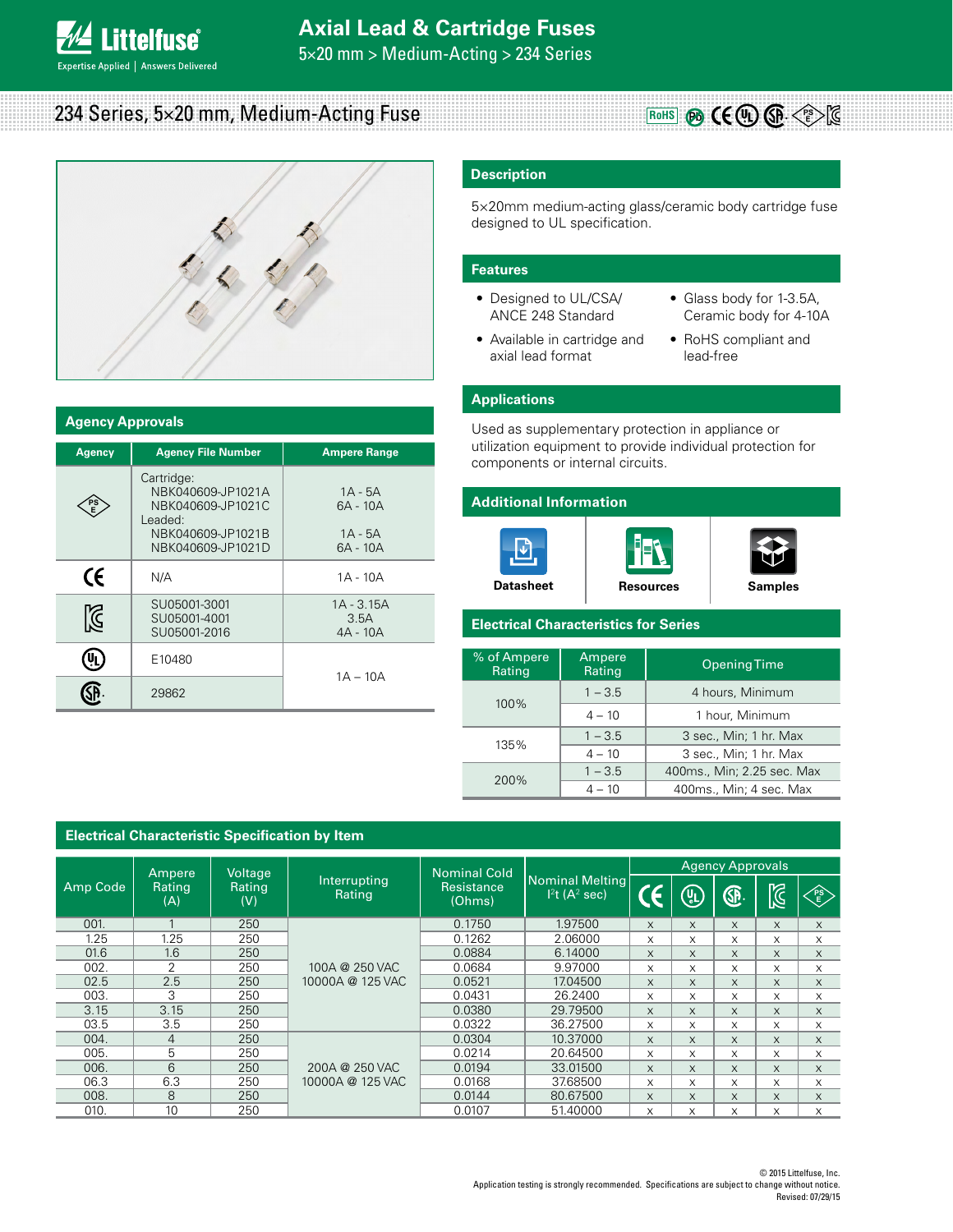# **Axial Lead & Cartridge Fuses**

5×20 mm > Medium-Acting > 234 Series







Note:

Rerating depicted in this curve is in addition to the standard derating of 25% for continuous operation.



#### **Soldering Parameters - Wave Soldering**



#### **Recommended Process Parameters:**

| <b>Wave Parameter</b>                                | Lead-Free Recommendation          |  |  |
|------------------------------------------------------|-----------------------------------|--|--|
| Preheat:<br>(Depends on Flux Activation Temperature) | (Typical Industry Recommendation) |  |  |
| Temperature Minimum:                                 | $100^{\circ}$ C.                  |  |  |
| Temperature Maximum:                                 | $150^{\circ}$ C                   |  |  |
| Preheat Time:                                        | 60-180 seconds                    |  |  |
| Solder Pot Temperature:                              | 260°C Maximum                     |  |  |
| Solder DwellTime:                                    | 2-5 seconds                       |  |  |

#### **Recommended Hand-Solder Parameters:**

Solder Iron Temperature: 350°C +/- 5°C Heating Time: 5 seconds max.

## **Note: These devices are not recommended for IR or Convection Reflow process.**